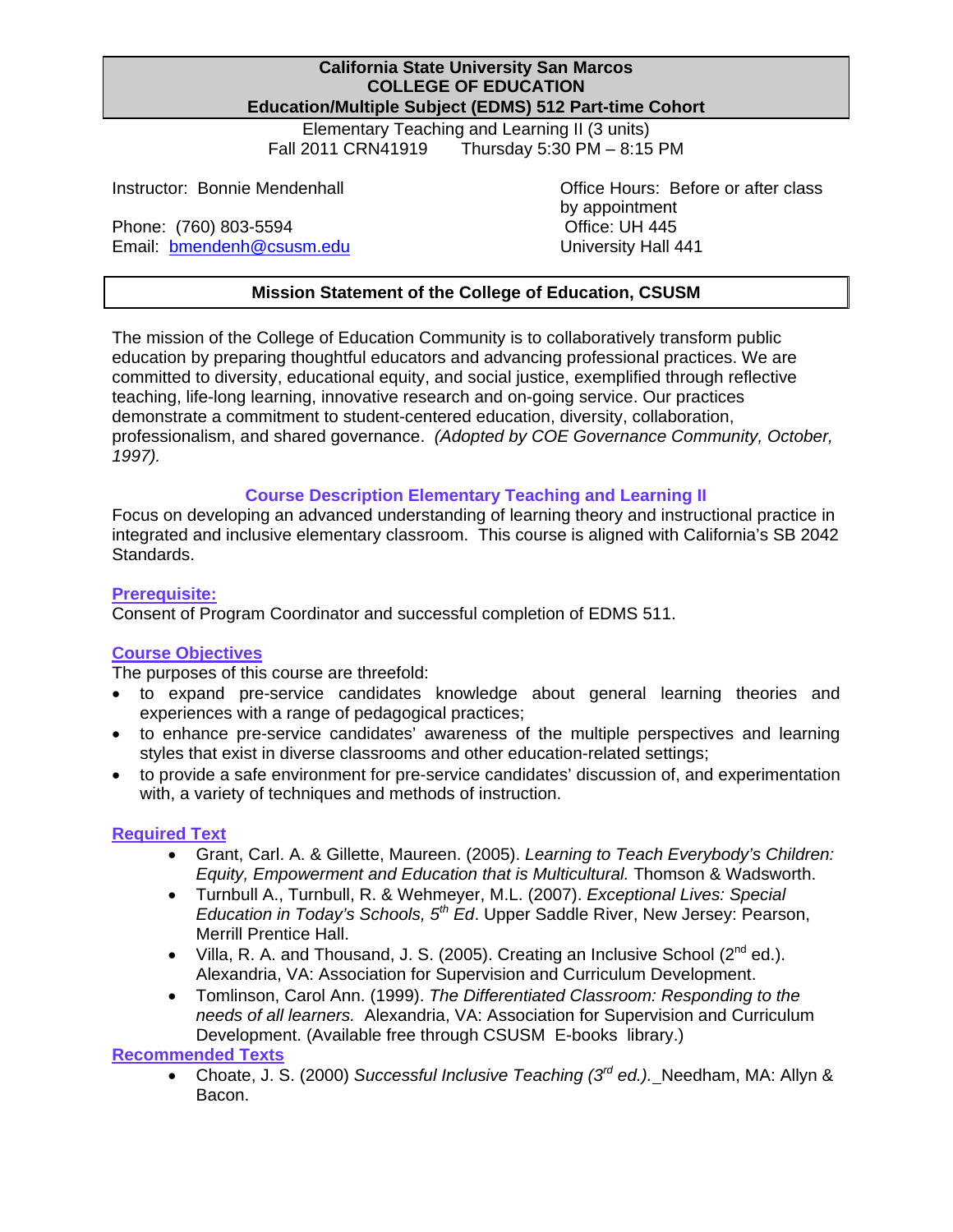#### **Authorization to Teach English Learners**

This credential program has been specifically designed to prepare teachers for the diversity of languages often encountered in California public school classrooms. The authorization to teach English learners is met through the infusion of content and experiences within the credential program, as well as additional coursework. Students successfully completing this program receive a credential with authorization to teach English learners. *(Approved by CCTC in SB 2042 Program Standards, August 02)* 

 introduction, and current philosophy of education. They will develop a Unit Plan to be used in their future course work that includes content standards, student activities, and instructional strategies with emphasis on assessment for prior knowledge, formative, and summative. They will become familiar with the IEP process and the role of the classroom teacher. They will understand special education handicapping conditions and presentations will allow them to complete a Disability Matrix. They will continue to increase their observation skills by completing a focused observation of a student with specific diverse needs. Preparation for job application will allow the students to prepare a resume, letter of

## **Teacher Performance Expectation (TPE) Competencies**

The course objectives, assignments, and assessments have been aligned with the CTC standards for Multiple Subject Credential. This course is designed to help teachers seeking a California teaching credential to develop the skills, knowledge, and attitudes necessary to assist schools and district in implementing effective programs for all students. The successful candidate will be able to merge theory and practice in order to realize a comprehensive and extensive educational program for all students.

The following TPE's are primarily addressed in this course:

TPE 6d – **Engaging and supporting all learners**- referring ti the IEP Process and IDEA.

TPE 7-**Teaching English learners**- referring to making ELD adaptations to instruction.

TPE 9 – **Instructional Planning**- referring to creating a Unit Plan

TPE 10 - **Instructional Time-** Allocating and managing instructional time- instructional plan within the Unit Plan.

## **California Teacher Performance Assessment (CalTPA)**

Beginning July 1, 2008 all California credential candidates must successfully complete a stateapproved system of teacher performance assessment (TPA), to be embedded in the credential program of preparation. At CSUSM this assessment system is called the CalTPA or the TPA for short.

To assist your successful completion of the TPA a series of informational seminars are offered over the course of the program. TPA related questions and logistical concerns are to be addressed during the seminars. Your attendance to TPA seminars will greatly contribute to your success on the assessment.

Additionally, COE classes use common pedagogical language, lesson plans (lesson designs), and unit plans (unit designs) in order to support and ensure your success on the TPA and more importantly in your credential program.

The CalTPA Candidate Handbook, TPA seminar schedule, and other TPA support materials can be found on the COE website provided at the website provided:

http://lynx.csusm.edu/coe/CalTPA/CalTPAdocuments.asp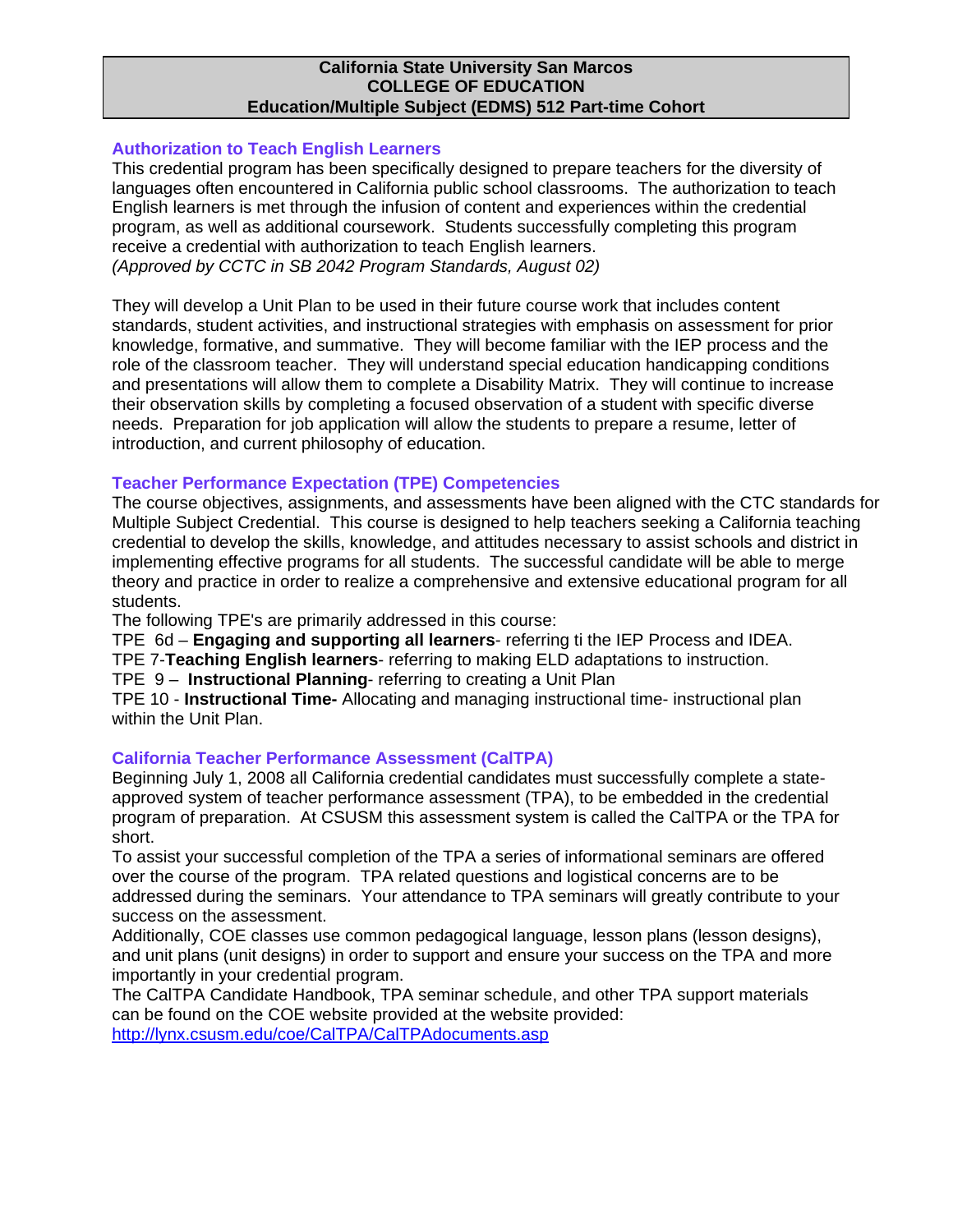## **CSUSM AND SOE POLICIES**

## **School of Education Attendance Policy**

Due to the dynamic and interactive nature of courses in the School of Education, all students are expected to attend all classes and participate actively. At a minimum, students must attend more than 80% of class time, or s/he may not receive a passing grade for the course at the discretion of the instructor. Individual instructors may adopt more stringent attendance requirements (see below). Should the student have extenuating circumstances, s/he should contact the instructor as soon as possible. (Adopted by the COE Governance Community, December, 1997).

In addition to attending course sessions, students may need to use campus resources for some assignments. All students must plan times they can work in labs on campus. Students are required to check campus resources and availability of labs. Mac computers are available in ACD 202, ACD 211, UH 271, and SCI2 306 in addition to other locations such as the library 2<sup>nd</sup> floor. Students are required to use campus issued-email accounts and check email and the class Cougar Course (Moodle) site at least two times per week to communicate with instructor and peers.

## **CSUSM Academic Honesty Policy**

Students will be expected to adhere to standards of academic honesty and integrity, as outlined in the Student Academic Honesty Policy. All written work and oral presentation assignments must be original work. All ideas/materials that are borrowed from other sources must have appropriate references to the original sources. Any quoted material should give credit to the source and be punctuated with quotation marks.

Students are responsible for honest completion of their work including examinations. There will be no tolerance for infractions. If you believe there has been an infraction by someone in the class, please bring it to the instructor's attention. The instructor reserves the right to discipline any student for academic dishonesty in accordance with the general rules and regulations of the university. Disciplinary action may include the lowering of grades and/or the assignment of a failing grade for an exam, assignment, or the class as a whole.

Incidents of Academic Dishonesty will be reported to the Dean of Students. Sanctions at the University level may include suspension or expulsion from the University.

#### **Plagiarism**

As an educator, it is expected that each student will do his/her own work, and contribute equally to group projects and processes. Plagiarism or cheating is unacceptable under any circumstances. If you are in doubt about whether your work is paraphrased or plagiarized see the Plagiarism Prevention for Students website http://library.csusm.edu/plagiarism/index.html. If there are questions about academic honesty, please consult the University catalog.

## **Students with Disabilities Requiring Reasonable Accommodations**

Students with disabilities who require reasonable accommodations must be approved for services by providing appropriate and recent documentation to the Office of Disable Student Services (DSS). This office is located in Craven Hall 4300, and can be contacted by phone at (760) 750-4905, or TTY (760) 750-4909. Students authorized by DSS to receive reasonable accommodations should meet with their instructor during office hours or, in order to ensure confidentiality, in a more private setting.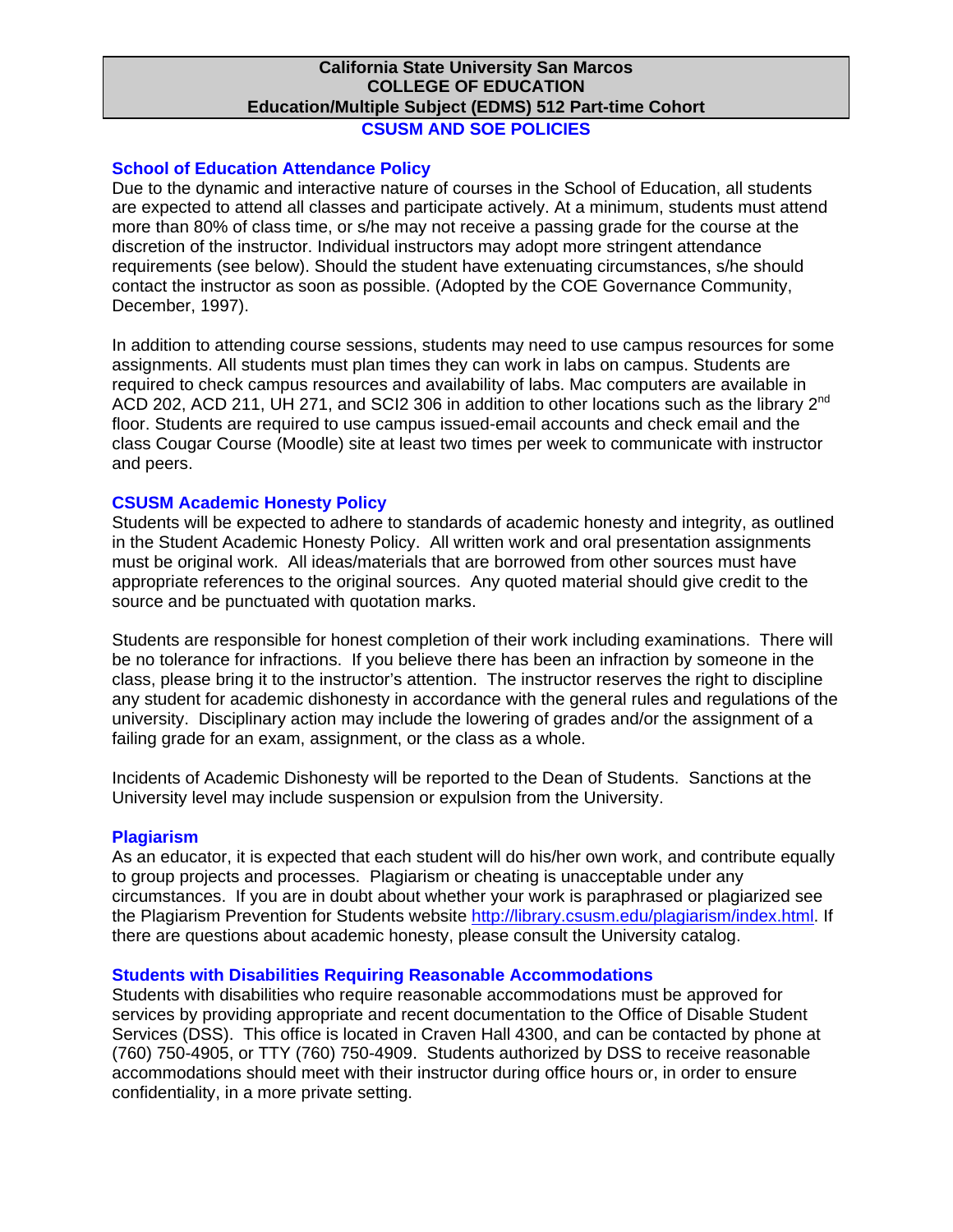#### **Use of Technology:**

Students are expected to demonstrate competency in the use of various forms of technology (i.e. word processing, electronic mail, WebCT6, use of the Internet, and/or multimedia presentations). Specific requirements for course assignments with regard to technology are at the discretion of the instructor. Keep a digital copy of all assignments for use in your teaching portfolio. All assignments will be submitted online, and some will be submitted in hard copy as well. Details will be given in class.

#### **Electronic Communication Protocol:**

Electronic correspondence is a part of your professional interactions. If you need to contact the instructor, e-mail is often the easiest way to do so. It is my intention to respond to all received e-mails in a timely manner. Please be reminded that e-mail and on-line discussions are a very specific form of communication, with their own nuances and etiquette. For instance, electronic messages sent in all upper case (or lower case) letters, major typos, or slang, often communicate more than the sender originally intended. With that said, please be mindful of all e-mail and online discussion messages you send to your colleagues, to faculty members in the College of Education, or to persons within the greater educational community. All electronic messages should be crafted with professionalism and care. Things to consider:

- Would I say in person what this electronic message specifically says?
- How could this message be misconstrued?
- Does this message represent my highest self?
- Am I sending this electronic message to avoid a face-to-face conversation?

In addition, if there is ever a concern with an electronic message sent to you, please talk with the author in person in order to correct any confusion.

## **CSUSM Writing Requirement**

The CSUSM writing requirement of 2500 words is met through the completion of course assignments. Therefore, all writing will be looked at for content, organization, grammar, spelling, and format.

If needed, it is suggested that you make an appointment with the Writing Center (http://www.csusm.edu/writing\_center/) to seek help with writing skills before submitting your written assignments.

## **Grading Procedures And Assignments**

Grading is calculated on the standard of

| $94 - 100 = A$  | $80 - 83 = B$   | $70 - 73 = C$  |
|-----------------|-----------------|----------------|
| $90 - 93 = A$   | $77 - 79 = C +$ | $60 - 69 = D$  |
| $87 - 89 = B +$ | $74 - 76 = C$   | below $60 = F$ |
| $84 - 86 = B$   |                 |                |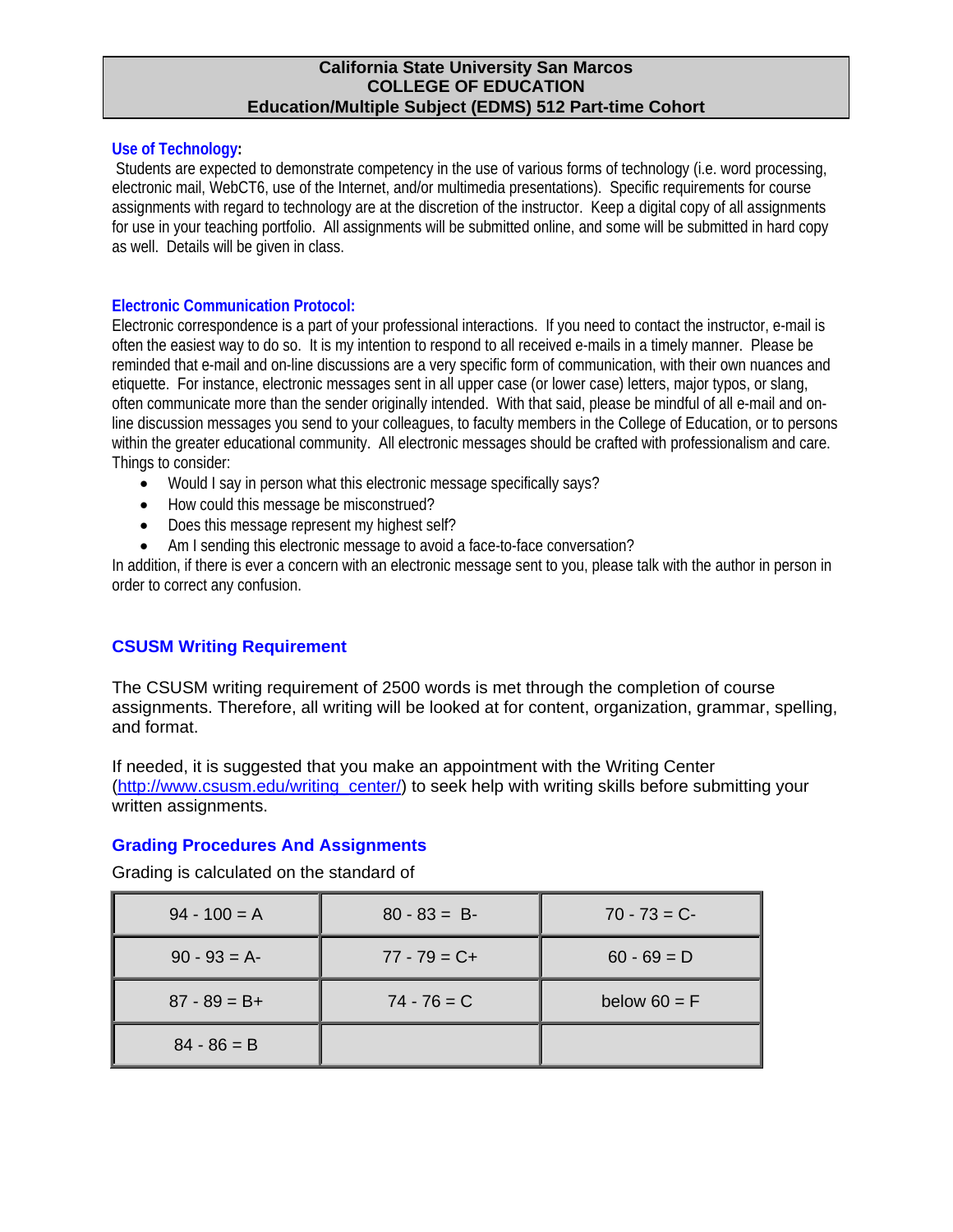#### **512 Assignments**

| Due Date                | Assignment                            | Points |  |  |
|-------------------------|---------------------------------------|--------|--|--|
| Weekly 9/8<br>thru 12/1 | <b>Turnbull Chapter Presentations</b> |        |  |  |
| 10/6                    | Application Letter / Resume           |        |  |  |
| 12/8                    | <b>Presentation Reflection paper</b>  |        |  |  |
| 12/15                   | <b>Exceptionality Matrix</b>          | 10     |  |  |
| 11/10                   | The IEP Process Paper                 | 15     |  |  |
| 12/8                    | Unit Plan and Reflection              | 25     |  |  |
| Throughout<br>course.   | Participation and teamwork            | 15     |  |  |
|                         | Total                                 | 100    |  |  |

Detailed information about each assignment is provided on the class Cougar Course site. *Please note that modifications may occur at the discretion of the instructor.* In addition to the assignments described below, performance assessment will be on student's cooperation and flexibility in response to unforeseen challenges and student's ability to perform tasks using a variety of technology tools.

You are responsible to track your grades and progress in the course. In order to successfully complete this course, all assignments must be completed at an acceptable level noted on assignment directions and rubrics. All assignments are due by 11:55 pm on the due date. Late assignments may be penalized by a deduction in points. After one week, late assignments WILL receive no credit. If extraordinary circumstances occur, please promptly contact the instructor.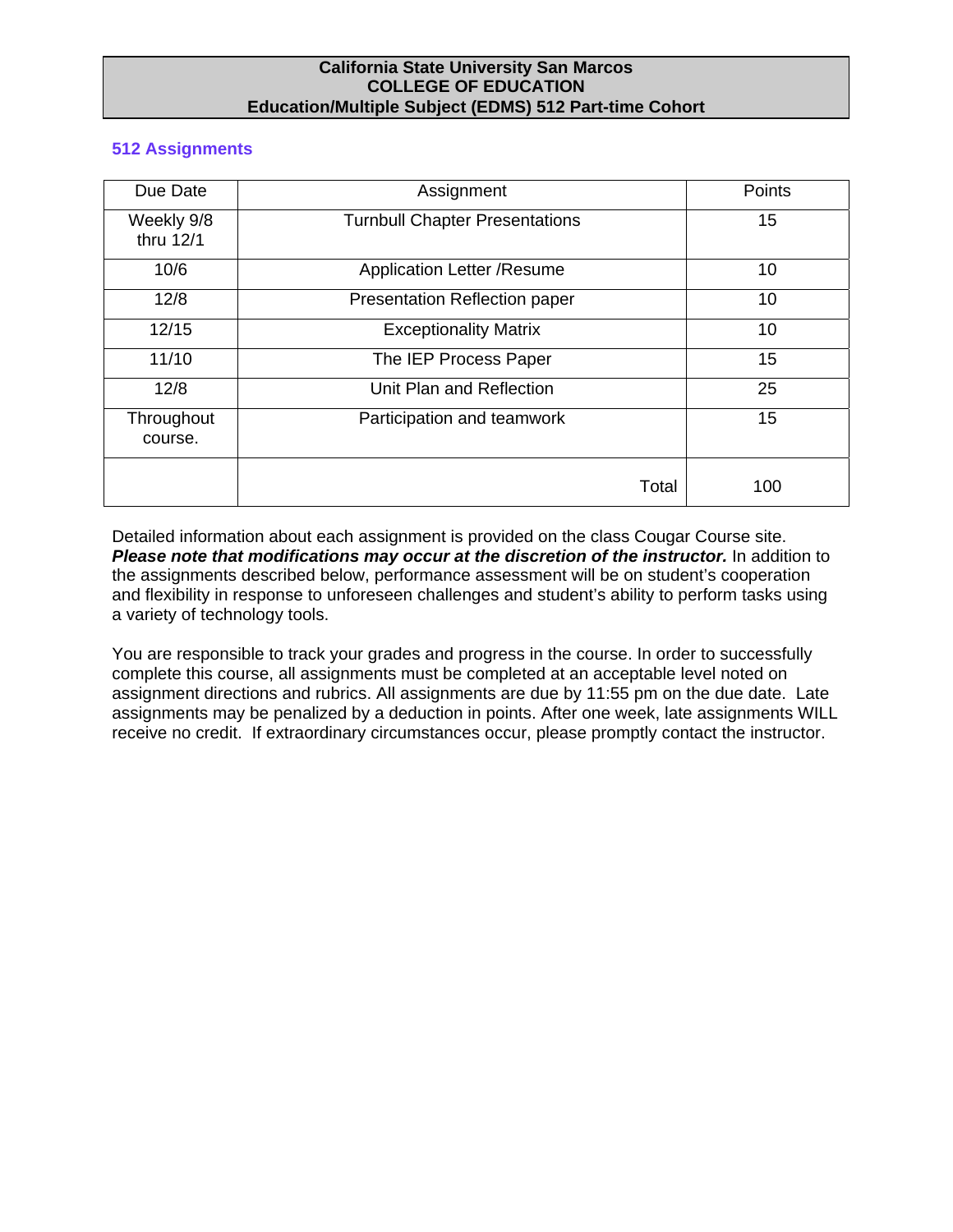## **Course Outline EDMS 512**

# **While this Course Outline is carefully planned, it may be modified at any time in response**

|                | to the needs and interests of the class. |                                                                                                                                                  |                                                                                             |                                                       |                                                                                        |  |
|----------------|------------------------------------------|--------------------------------------------------------------------------------------------------------------------------------------------------|---------------------------------------------------------------------------------------------|-------------------------------------------------------|----------------------------------------------------------------------------------------|--|
| <b>Week</b>    | <b>Date</b>                              | <b>Topic</b>                                                                                                                                     | <b>Related Reading</b><br>(Read prior to class)                                             | <b>Materials</b><br>required to<br>bring to<br>class  | <b>Assignments</b><br><b>Due</b>                                                       |  |
| 1              | 9/1                                      | *Course introduction<br>*Syllabus<br>*Course Outline &<br>assignment discussion.                                                                 |                                                                                             | Syllabus<br>Course<br>Outline<br><b>Turnbull Text</b> |                                                                                        |  |
| $\overline{2}$ | 9/8                                      | *Professional Standards<br>*TPEs *<br>*Turnbull Chapter<br>Presentation/Chapter<br>reflection/*Exceptionality<br>Matrix assignments<br>explained | <b>Cougar Course</b><br>materials<br>Grant Ch. 6                                            | Syllabus                                              | *Turnbull Chapter<br><b>Presentation sign-</b><br>up                                   |  |
| $\mathbf{3}$   | 9/15                                     | *Standards and<br>objectives<br>*IEP Process<br>Assignment explained                                                                             | <b>Cougar Course</b><br>materials<br>Grant pages 34-36 &<br>140-143                         | Syllabus                                              | <b>Turnbull Ch. 5</b><br><b>Presentation</b>                                           |  |
| 4              | 9/22                                     | Developmental needs<br>of elementary age<br>students<br>*Differentiation                                                                         | <b>Cougar Course</b><br>materials<br>Tomlinson Ch. 1, 2, 4<br>& 5<br>Villa Ch.5             | Syllabus                                              | <b>Turnbull Ch. 6</b><br><b>Presentation</b>                                           |  |
| 5              | 9/29                                     | *Resume and Letter of<br>Introduction tutorial                                                                                                   | <b>Cougar Course</b><br>materials                                                           | Syllabus                                              | *Turnbull Ch. 7<br><b>Presentation</b>                                                 |  |
| 6              | 10/6                                     | <b>IEP Observation</b>                                                                                                                           | <b>Cougar Course</b><br>materials                                                           | Syllabus                                              | *Turnbull Ch. 8<br><b>Presentation</b><br>*Resume and letter of<br><b>Introduction</b> |  |
| $\overline{7}$ | 10/13                                    | <b>Assessment Part I</b><br>Presentation                                                                                                         | <b>Cougar Course</b><br>materials<br>Grant Ch 5- pages -<br>195-204<br>Turnbull pages 32-34 | Syllabus                                              | <b>Turnbull Ch. 9</b><br><b>Presentation</b>                                           |  |
| 8              | 10/20                                    | *Assessment Part II                                                                                                                              | <b>Cougar Course</b><br>materials<br>http://www.cde.ca.gov                                  | <b>Syllabus</b>                                       | *Turnbull Ch. 10<br><b>Presentation</b><br>Unit Plan sign-up                           |  |
| 9              | 10/27                                    | *Unit Plan Assignment<br>explained<br>*Group work- Unit Plan<br>assignment                                                                       | <b>Cougar Course</b><br>materials<br>Grant Ch 5- pages<br>173-195<br>Villa Ch. 6            | Syllabus                                              | <b>Turnbull Ch. 11</b><br><b>Presentation</b>                                          |  |